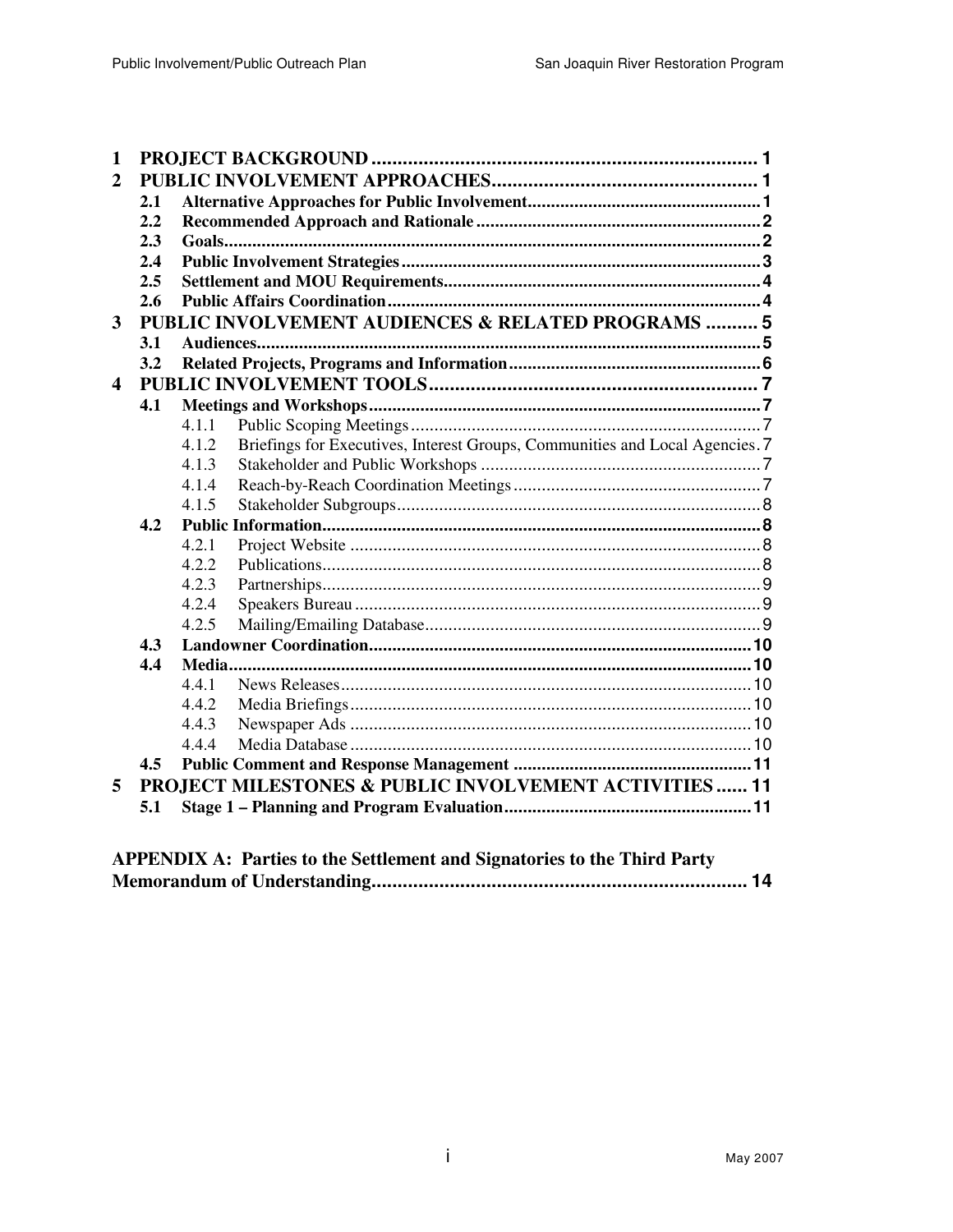The San Joaquin River Restoration Program is one of the most complex fish restoration and water management challenges in California today. This Public Involvement Plan describes how the federal and state agencies implementing the restoration intend to inform and involve all levels of leaders, managers, stakeholders, and the general public. The program has an aggressive schedule to accomplish major milestones. Effective communication and coordination with all interested and affected parties will help ensure that decision-makers are fully informed and program actions are implemented efficiently and effectively.

# **1 PROJECT BACKGROUND**

The Stipulation of Settlement in NRDC, et al., v. Rodgers, et al., signed September 2006 concluded an 18-year legal dispute and established a 20-year plan to restore flows and fish to the main stem of the San Joaquin River. The Settlement also provided strategies to minimize the impact of water loss to the Bureau of Reclamation's agricultural and urban water contractors. A five-agency, Federal and State Program Management Team has been convened to begin identifying information needs, planning implementation strategies, and developing a Program organization structure. The five agencies include: Bureau of Reclamation (Reclamation), U.S. Fish and Wildlife Service (FWS), National Marine Fisheries Service (NMFS), California Department of Water Resources (DWR) and California Department of Fish and Game (DFG). The San Joaquin River Restoration Program (Program) will work towards the two main goals of the settlement: restoring water flows and salmon to the San Joaquin River below Friant Dam, and providing water supply certainty for the farmers and cities in the Friant service area who rely on water from the river.

# **2 PUBLIC INVOLVEMENT APPROACHES**

# **2.1 ALTERNATIVE APPROACHES FOR PUBLIC INVOLVEMENT**

There are a variety of ways to engage the public in program planning and implementation. The approaches can be divided into four general categories, encompassing a continuum of varying degrees of public involvement (Bishop, 1997):

- A presentation or basic information program that focuses on providing information about a particular project to stakeholders.
- A review and comment program that focuses on providing information to receive feedback and opinions back from stakeholders about a particular project and/or proposed action.
- An advice and consultation program that focuses on providing information to receive advice about solutions and/or a process that would be responsive to issues/concerns identified by stakeholders.
- A negotiation and consensus program that focuses on agency and stakeholders seeking mutual agreement on actions to be taken for a particular project.

Each of the approaches described above is suitable for specific types of decision-making processes by government agencies. While this continuum is presented as four general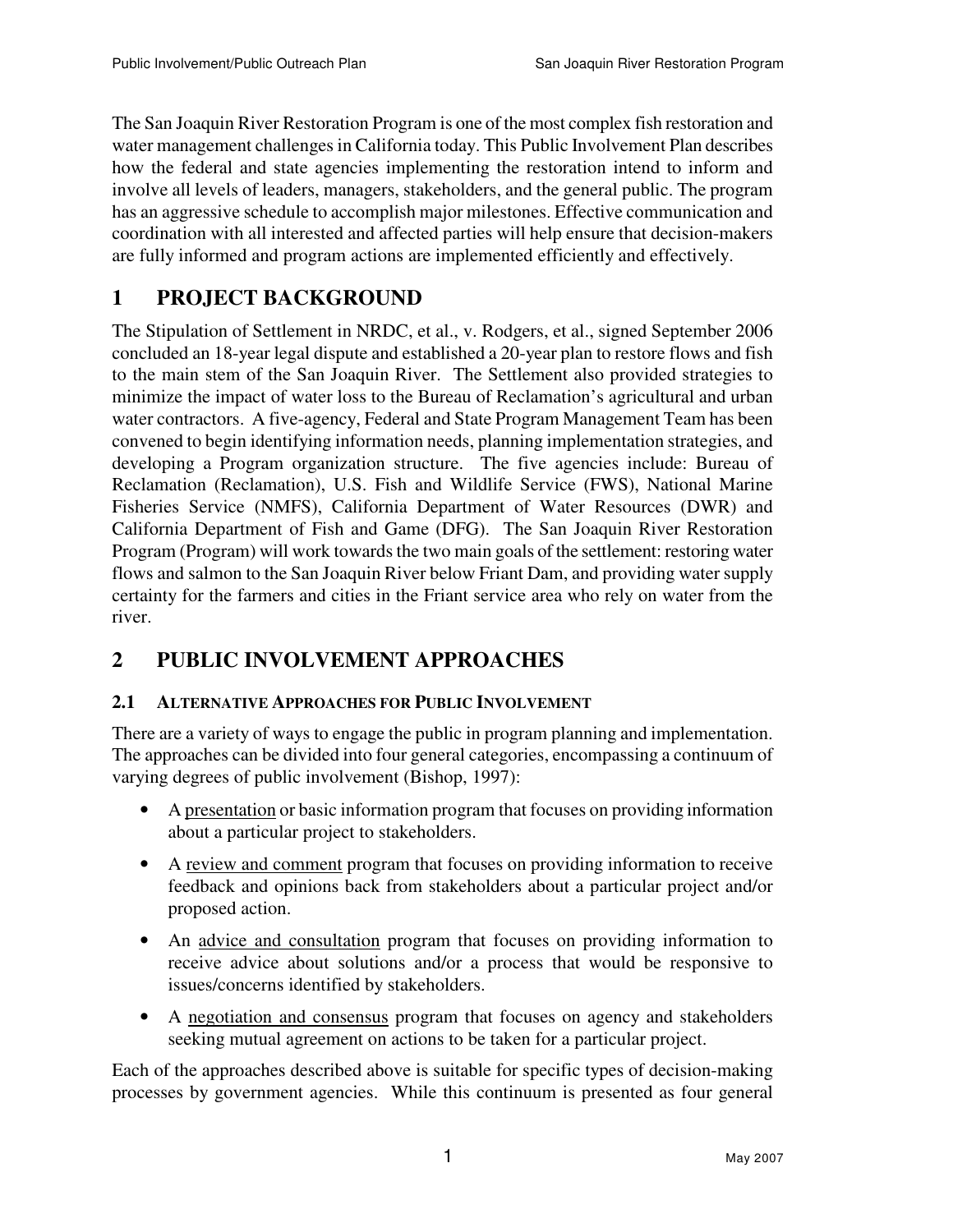categories, it is important to note that every public involvement program is unique. The common purpose in all public involvement programs is clear communication about the project, the steps involved for the project, key decision points, and how the public can participate in decision-making.

### **2.2 RECOMMENDED APPROACH AND RATIONALE**

Consistent with the Settlement among the NRDC Coalition, the Friant Water Users Authority, the U.S. Department of Commerce and the U. S. Department of the Interior, the implementing agencies have chosen to proceed with a public involvement program that closely resembles the advice and consultation approach with applied negotiation and building agreement as necessary elements of collaboration. This approach supports the coordination among and appropriate input from agencies, Settling Parties, Third Parties, and others, as called for in the Settlement. The project schedule calls for restoration and water management studies and National Environmental Policy Act/California Environmental Quality Act review to be completed before construction or operational changes can begin on the restoration program. The public involvement program is designed to provide numerous opportunities for input and dialogue over the course of the Program milestones.

The advice and consultation approach is appropriate when there is a pre-existing framework for the decision making process, such as the Settlement or the pending federal legislation. The actions described in the Settlement to be implemented will be evaluated through the NEPA/CEQA process. However, the public can still significantly influence the process and final outcome for a project. Stakeholders will be involved throughout the process, from generating and evaluating conceptual alternatives, to providing formal comments on draft documents.

The San Joaquin River Restoration Program is of local, regional, state, and national interest. The scale of the project poses both opportunities and challenges for a widespread public involvement program.

The scope of the restoration involves a broad range of topics (many of which are complex) and the environmental review process will consider a number of alternatives. This complexity highlights the need to provide accurate, easy-to-understand, timely information throughout the Program so that stakeholders and the public will be able and willing to provide informed input at key decision points in the process.

The Public Involvement Plan is designed to include people at varying levels of interest. It is expected that some groups will be more active, or more involved in the technical elements of the Program than others. The public involvement process is designed to educate and encourage input, regardless of the amount of previous involvement and background particular individuals or groups might have.

## **2.3 GOALS**

This Public Involvement Plan ("PIP") is being developed to create an open and visible process through which the general public, stakeholders, Settling Parties, Third Parties, elected officials, academic institutions, and other interested parties can keep track of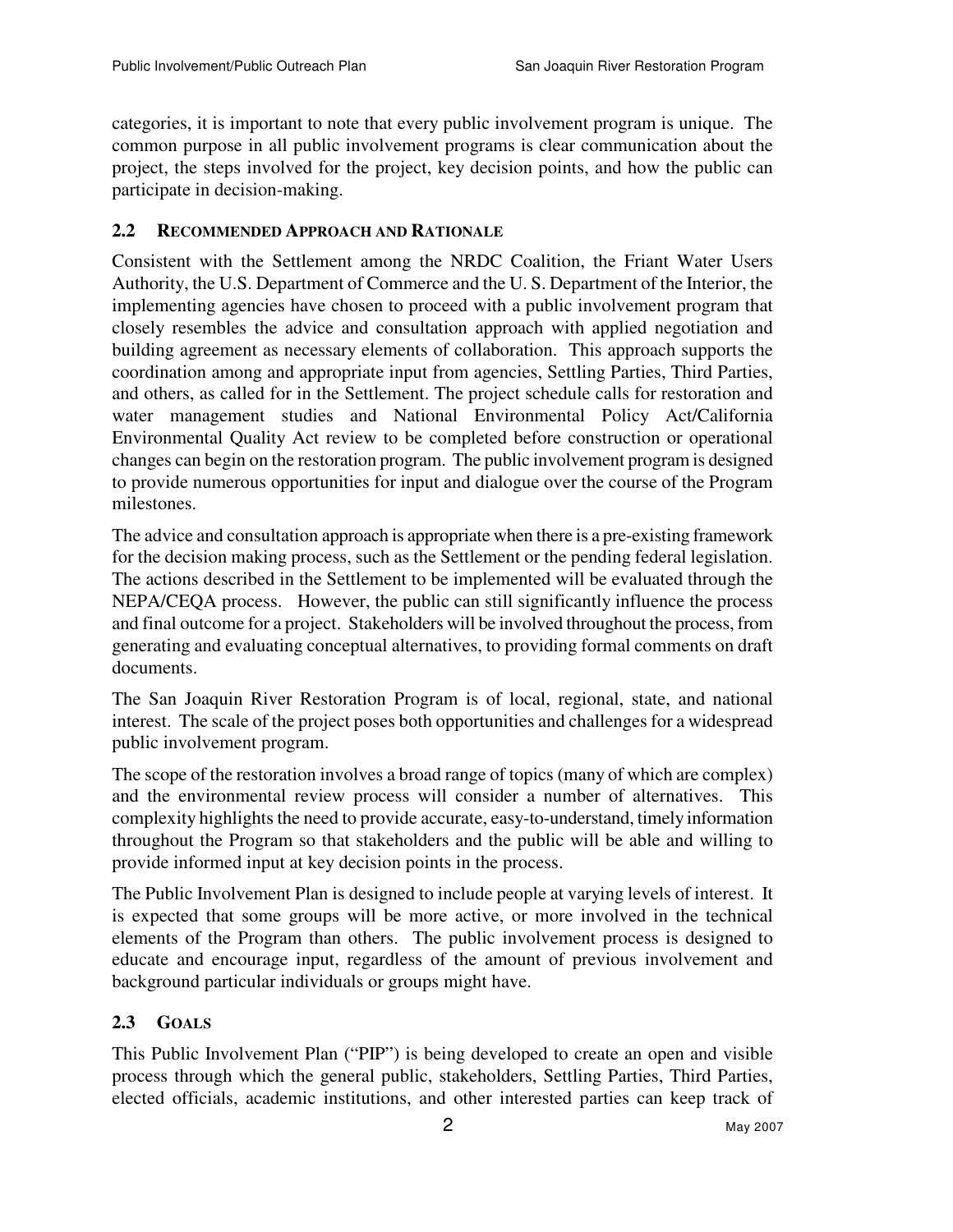Program activities and progress as well as participate in the identification of Program issues and formulation of alternatives.

The goals of the PIP are to:

- Identify and include all interested and affected governments, agencies, academic institutions, scientists and researches and stakeholders;
- Provide accurate, easy-to-understand, timely information on issues and activities throughout the process;
- Encourage and solicit agency and public comments on all aspects of the Program, well before key decision points;
- Incorporate comments/feedback received into the process and key decisions; and
- Ensure the letter and spirit of the California Environmental Quality Act/National Environmental Policy Act and any other appropriate environmental laws are followed with respect to disclosure and opportunities to comment.

### **2.4 PUBLIC INVOLVEMENT STRATEGIES**

To reach these goals, the Program will implement the following public outreach and involvement strategies:

- Establish multiple means of informing Settling Parties, Third Parties (signatories to a Memorandum of Understanding), stakeholders, elected officials, other agencies and entities including counties, academic institutions, agricultural organizations, regional organizations with an interest in water and fisheries, and the public about the Program.
- Actively solicit information, resources, feedback and opinions from the above groups and interested individuals and organizations.
- Rely on three core strategies:
	- o Proactive initial outreach and ongoing outreach and involvement at project milestones.
	- o Partnerships with local organizations to reach out and involve constituents and explore opportunities for joint public outreach and involvement opportunities.
	- o Opportunities for stakeholder participation in Technical Subgroup discussions.
- Conduct all activities in an open and transparent manner. Present restoration plans as works-in-progress and develop a transparent system for receiving and addressing stakeholder and public comments.
- Conduct SJRR Program outreach as a single multi-agency effort. Use a five-agency Public Affairs Team to ensure coordinated and consistent public outreach and involvement.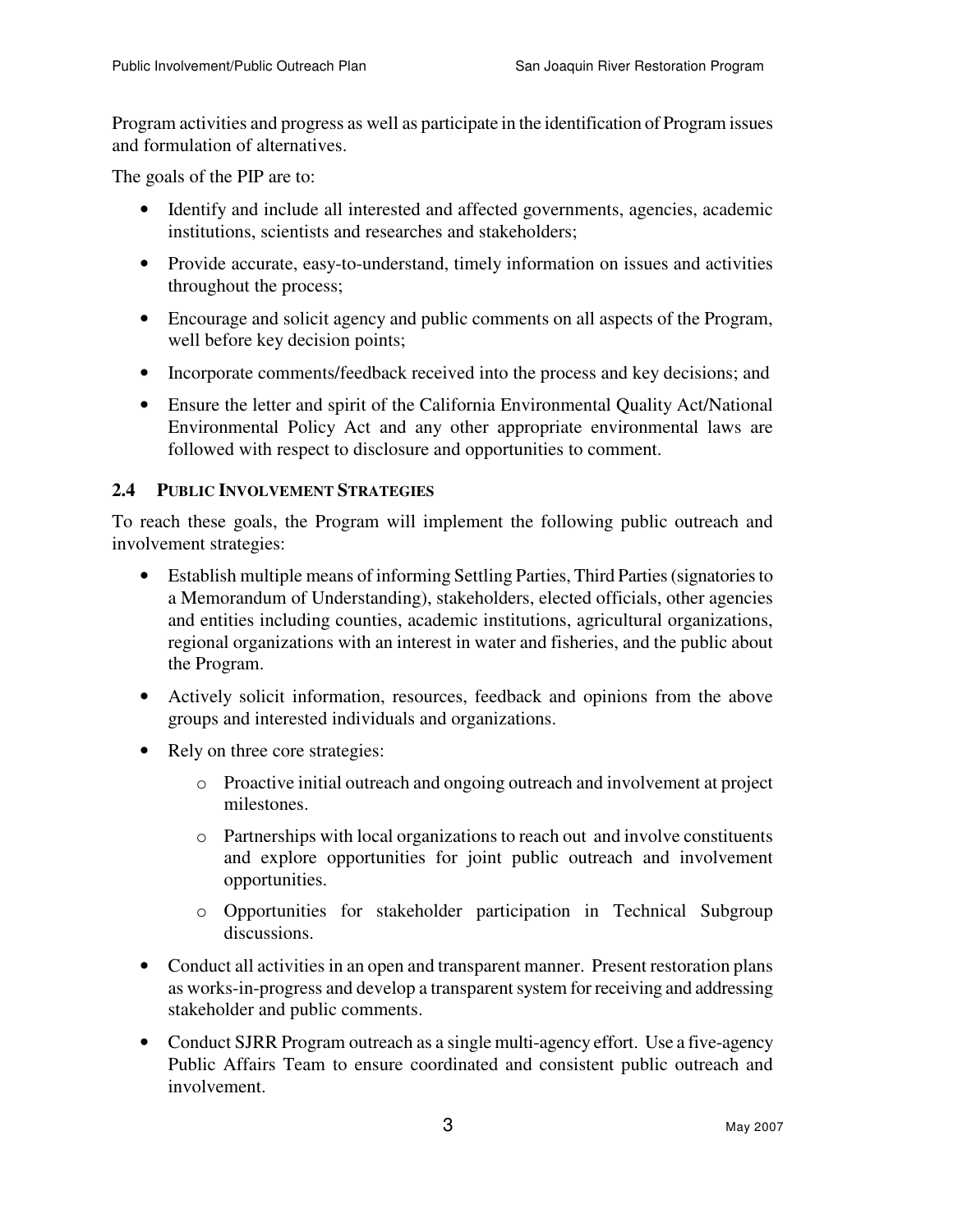#### **2.5 SETTLEMENT AND MOU REQUIREMENTS**

The Settlement contemplates that the implementing agencies provide appropriate opportunities for input to interested stakeholders, parties who own or control facilities or may be affected by the Restoration Program, and the public. Additionally, the Settlement and the Memorandum of Understanding between the State of California and the Settling Parties (State MOU) calls for the Secretary of the Interior and the California Secretary for Resources, in cooperation with Settling Parties, to establish or convene new or existing working groups, technical committees, or advisory councils, as appropriate, to assure public participation and input into the implementation of the Settlement.

The following diagram shows how the implementing agencies have structured the program to implement the restoration and coordinate with Settling Parties, interested stakeholders, and the general public.



### **2.6 PUBLIC AFFAIRS COORDINATION**

In order to coordinate all public outreach and input efforts, a five-agency Public Affairs Team (PAT) made up of the implementing agencies has been created. The PAT is charged with coordinating a comprehensive and streamlined public information and outreach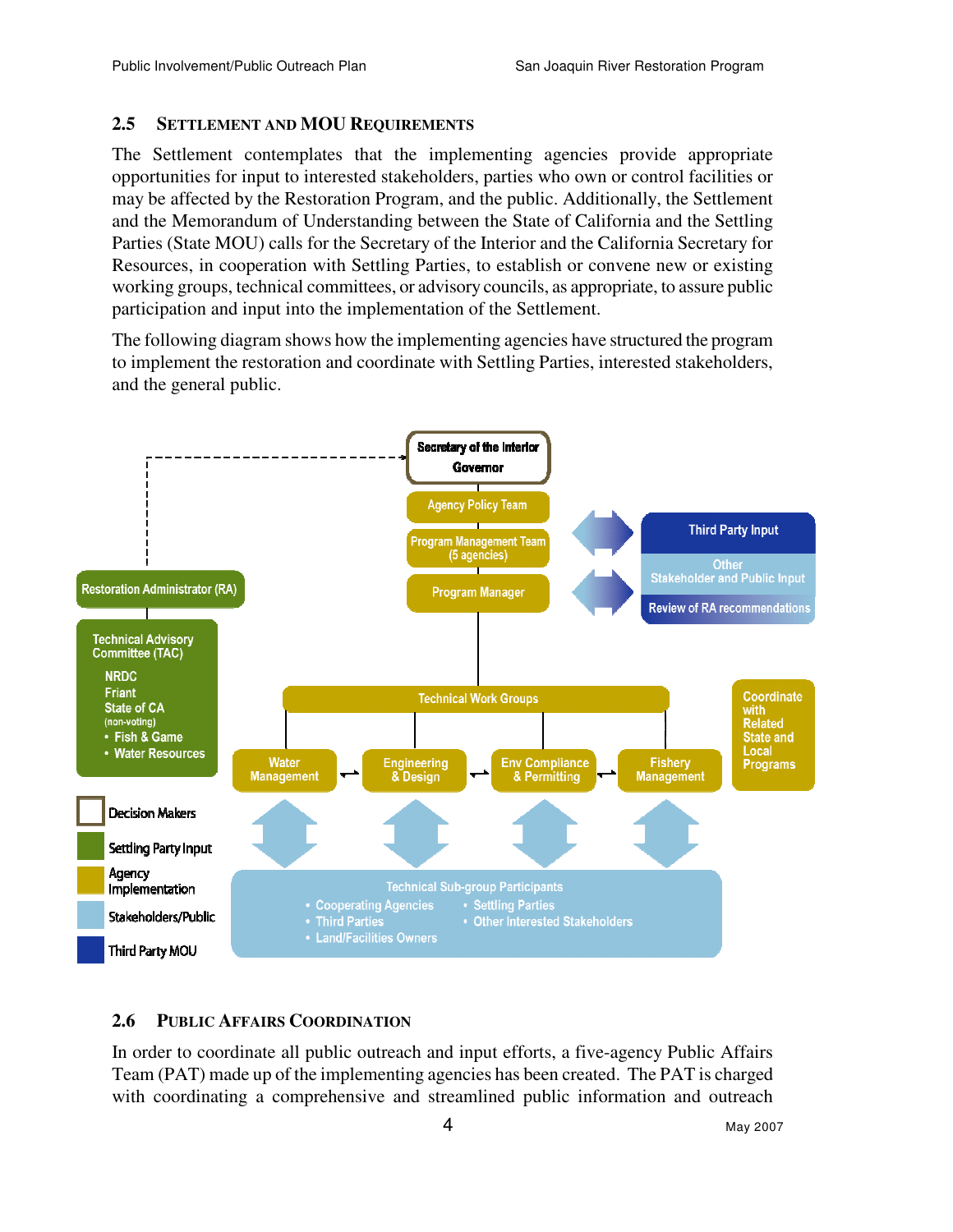strategy in consultation with the Program Management Team and the Technical Working Groups throughout the duration of the Settlement implementation. Tasks include drafting informational briefings for the Program website, developing mailings with Program updates, identifying key stakeholders and public participants, and developing a contact database of these groups and individuals. In addition, the PAT makes public outreach recommendations to the Program Management Team (PMT) as needed.

The Bureau of Reclamation has designated two key contacts for public inquiries and updates. Jason Phillips, Interim Program Manager, and Margaret Gidding, Public Affairs Specialist with Reclamation's Mid-Pacific Region will field preliminary questions from the public. The public can contact the Program as follows:

Jason Phillips, Interim Program Manager (916) 978-5033 jphillips@mp.usbr.gov

Margaret Gidding, Public Affairs Specialist (916) 978-5104 mgidding@mp.usbr.gov

# **3 PUBLIC INVOLVEMENT AUDIENCES & RELATED PROGRAMS**

## **3.1 AUDIENCES**

The restoration of the San Joaquin River is a topic of interest to many. The public involvement process is targeted at involving those groups and individuals who have both a general interest in the River and those who may be actively interested in learning more and possibly sharing information, knowledge and opinions on the topic. The process is designed so that those who are a party to the Settlement, those affected by the Settlement, and those with a strong interest in fisheries, water supply, and water quality as well as the general public can take advantage of a number of opportunities for active participation in the Restoration Program.

Target audiences identified include:

- Parties to the Settlement and its implementation: the NRDC parties (14), Friant Water Users Authority parties (19), the U.S. Department of the Interior, and the U.S. Department of Commerce (see Appendix A for a complete list)
- Signatories to the Third-Party Memorandum of Understanding (see Appendix A for a complete list)
- Other government agencies, including cities and counties, other water districts and agencies, regional water quality control boards, regional government agencies, and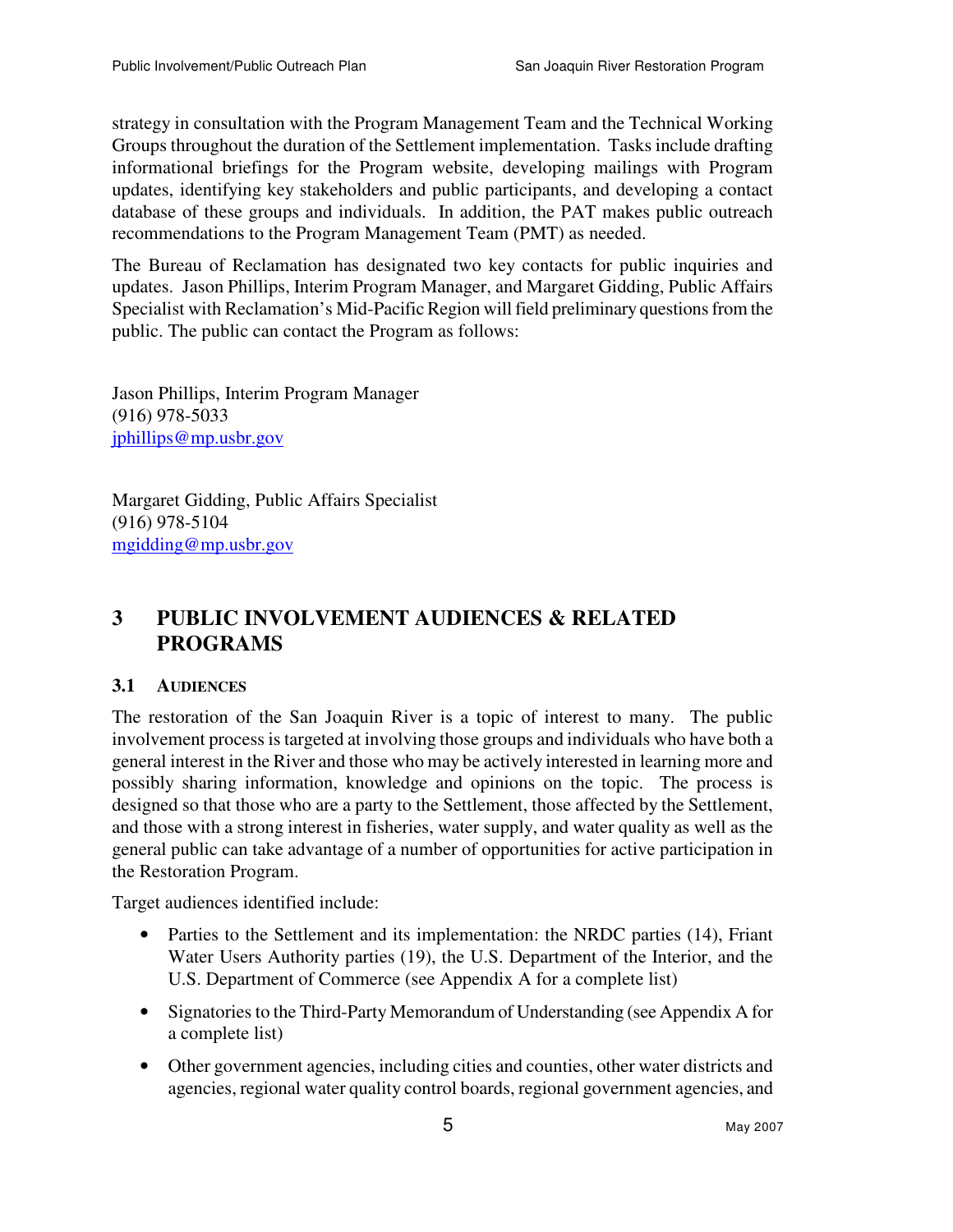federal agencies such as the U.S Army Corps of Engineers

- Landowners
- Fisheries and wildlife interest groups
- Farm organizations
- Environmental and public interest groups
- Recreational interest groups
- Water policy and planning groups
- Elected officials (Federal, State, local)
- Academic institutions, in particular, CSU Fresno, CSU Stanislaus, UC Merced, and UC Davis
- Media
- Businesses
- General public

The activities in the Public Involvement Plan are designed to increase awareness and understanding about the Program, provide mechanisms that will help information to be shared effectively, and establish ways to solicit and respond to stakeholder and public comments.

### **3.2 RELATED PROJECTS, PROGRAMS AND INFORMATION**

Numerous fisheries, hydrology, habitat, channel and other technical studies, projects, and programs have been and are occurring with regard to the San Joaquin River. The Public Involvement Program will use and provide information about the programs and relationships to the Program and coordinate with these programs to provide additional opportunities for two-way communication. The related programs and activities in the San Joaquin Valley includes, but is not limited to, the following:

- San Joaquin River Restoration Studies Friant/NRDC/Reclamation
- San Joaquin River Riparian Habitat Restoration Program Information Reclamation
- Upper San Joaquin River Basin Storage Investigation Reclamation and DWR
- San Joaquin River Conceptual Restoration Study Resource Management **Coalition**
- San Joaquin River Parkway and Conservation Trust
- San Joaquin River Group (Vernalis Adaptive Management Program)
- San Joaquin River Management Program DWR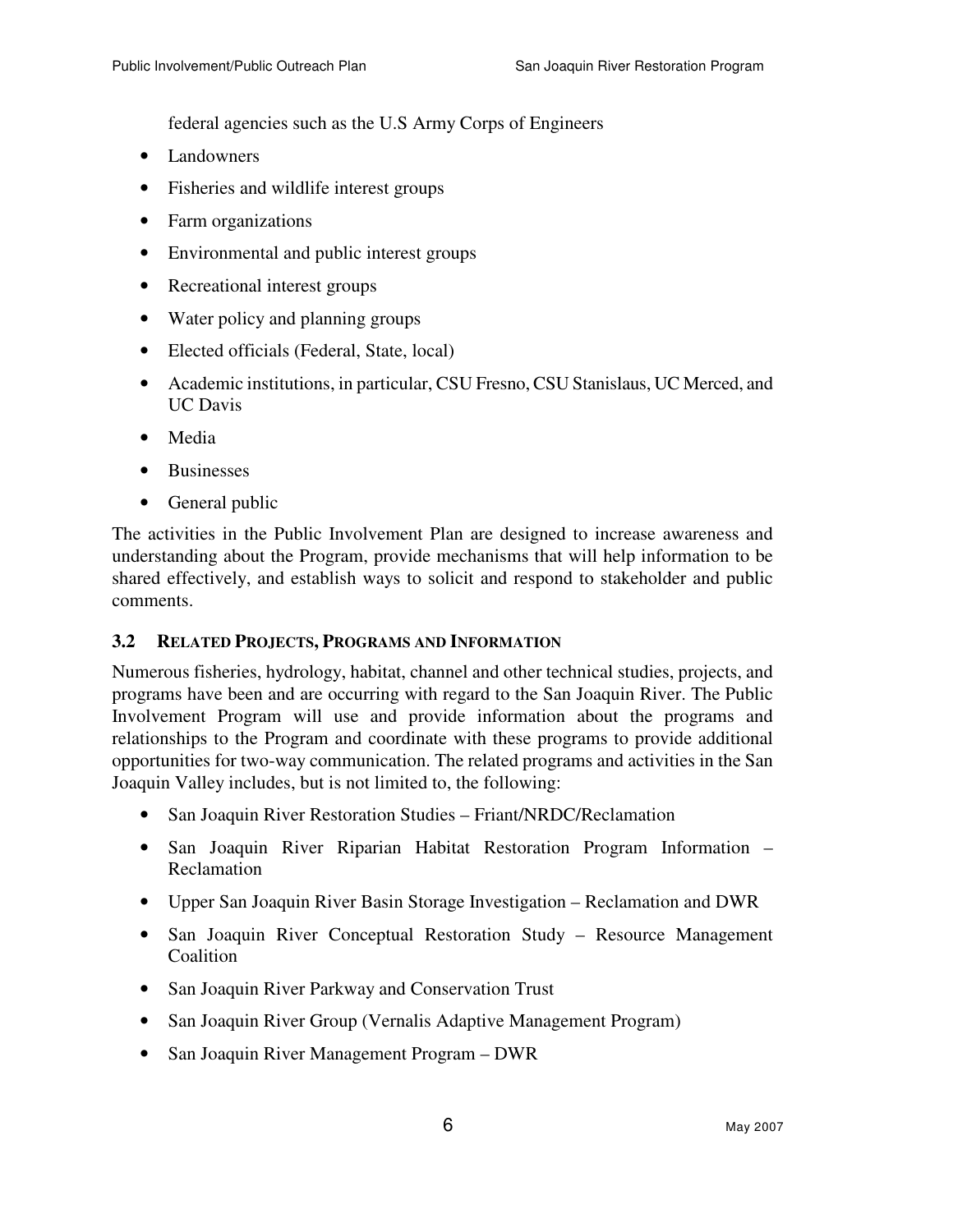# **4 PUBLIC INVOLVEMENT TOOLS**

The following are examples of tools that are used to maintain communication between the implementing agencies and stakeholders, other agencies, and the general public.

## **4.1 MEETINGS AND WORKSHOPS**

### 4.1.1 PUBLIC SCOPING MEETINGS

Public scoping meetings are held to both exchange information and receive official public comment. Public scoping meetings to identify basic issues and public hearings to receive formal comments are held according to NEPA/CEQA guidelines. Scoping meetings occur in strategic geographic locations around the Program area. Prior to each public meeting, paid advertisements are placed in the appropriate newspapers to inform the public of meeting dates and locations. In addition, meeting announcements are mailed to the list of interested stakeholders.

4.1.2 BRIEFINGS FOR EXECUTIVES, INTEREST GROUPS, COMMUNITIES AND LOCAL **AGENCIES** 

Appropriate agency management will be briefed at Program milestones and by request through meetings and briefing packets. Outreach to and dialogue with interest groups is covered in a number of areas in the Public Involvement Plan, such as participation in stakeholder groups, access to information on the Program web site, distribution of printed information materials, and the attendance of interest group representatives at public meetings. Briefings for interest groups and communities surrounding the Program area and for local agencies with permitting authority occur at major Program milestones and as requested. These groups include environmental interests, civic organizations, recreational groups, chambers of commerce, and more.

## 4.1.3 STAKEHOLDER AND PUBLIC WORKSHOPS

Stakeholder and public workshops are held to provide an opportunity for input and dialogue with implementing agencies, entities that have facilities and properties, stakeholders and the general public. Early in the Program, workshops are an opportunity to present the Program Management Plan and Public Involvement Plan to interested parties. Workshop goals and objectives include securing input from directly impacted landowners, local and regional interests, and the general public in a variety of locations. These meetings provide opportunities for broad-based input to support the NEPA/CEQA process (e.g., scoping, information to support alternatives development) and secure input at key program milestones or decision points. The PAT will seek local organizations with whom to co-sponsor workshops.

## 4.1.4 REACH-BY-REACH COORDINATION MEETINGS

Facility and property owners in the five river reaches and several sub-reaches potentially impacted by the physical improvements and restoration program are engaged through reach-by-reach coordination meetings with the implementing agencies. These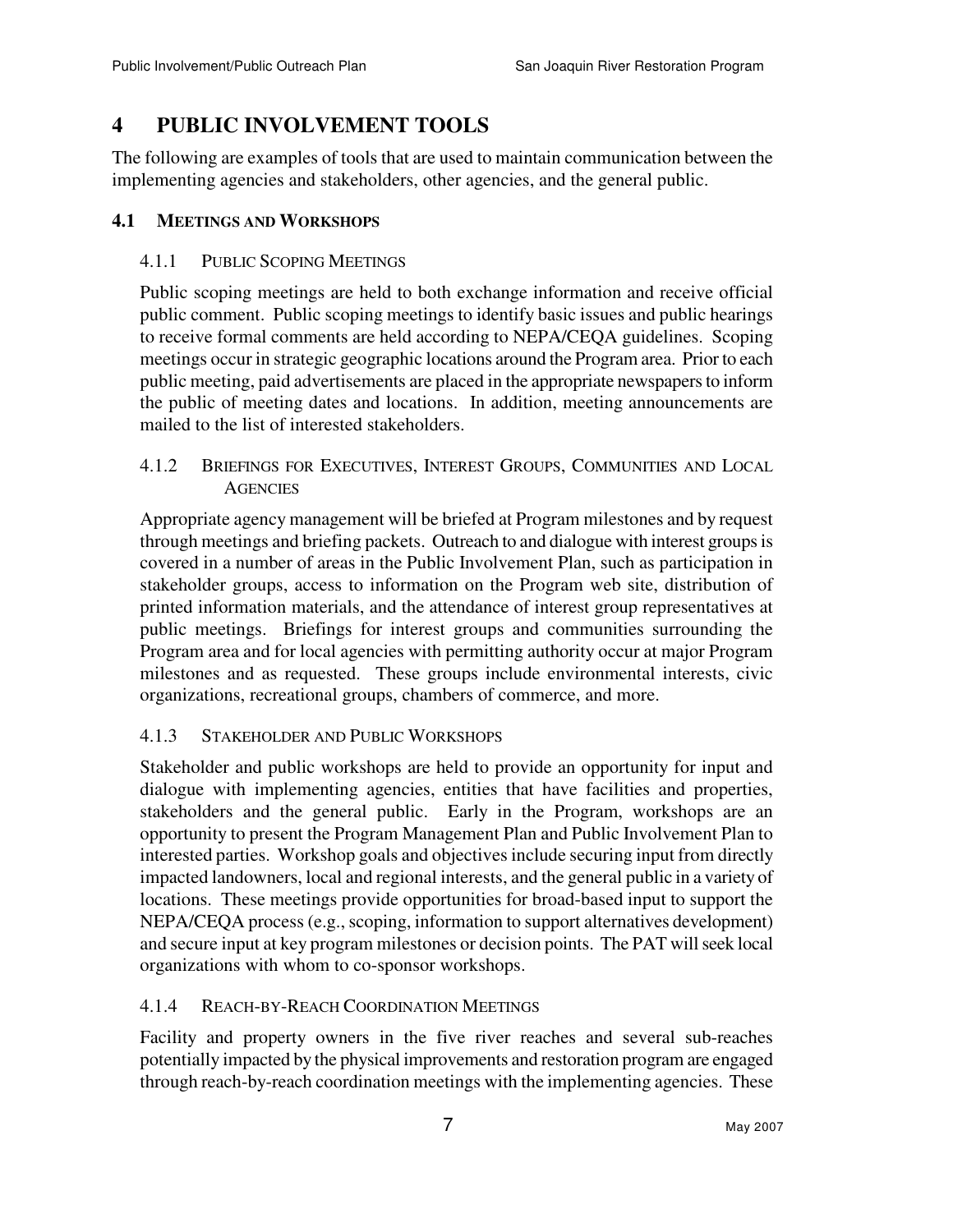meetings provide focused opportunities for two-way dialogue to support key decisions, working with existing organizations, as appropriate.

4.1.5 STAKEHOLDER SUBGROUPS

Four Agency Technical Work Groups are established to carry out specific tasks to meet the Water Management Goal and the Restoration Goal identified in the Settlement:

- Water Management Work Group
- Fishery Management Work Group
- Engineering and Design Work Group
- Environmental Compliance and Permitting Work Group

These Agency Technical Work Groups will work with Stakeholder Subgroups including other agencies and stakeholders with specific knowledge and/or information in the technical areas and discuss Program progress and obtain specific technical input to achieve the goals of the Settlement. Stakeholder Subgroup meetings will be open to the public.

Examples of potential Stakeholder Subgroups include the following:

- Water Recapture Plan Subgroup
- Restoration Flow Guidelines Subgroup
- Fisheries Subgroup

Stakeholder Subgroup participants receive information via email and mailing lists and have access to the Program website.

### **4.2 PUBLIC INFORMATION**

Accurate and timely information will be made available to the public and to stakeholders at all points of the restoration program. Some of the specifics may include the following activities.

#### 4.2.1 PROJECT WEBSITE

A publicly accessible, Program-specific website will be a key outreach and input mechanism for the Program. It will offer timely information and updates, a document repository, a calendar of events/progress, and contact information. Most written material produced for the Program will be adapted for use on the website and the web will be publicized in all materials produced by the Program. The website will also be structured to solicit public comments at project milestones. The PAT will contribute to website content and help publicize its availability.

### 4.2.2 PUBLICATIONS

Written materials will be produced and distributed to keep interested persons informed of the restoration progress, water management updates, and the process of the efforts.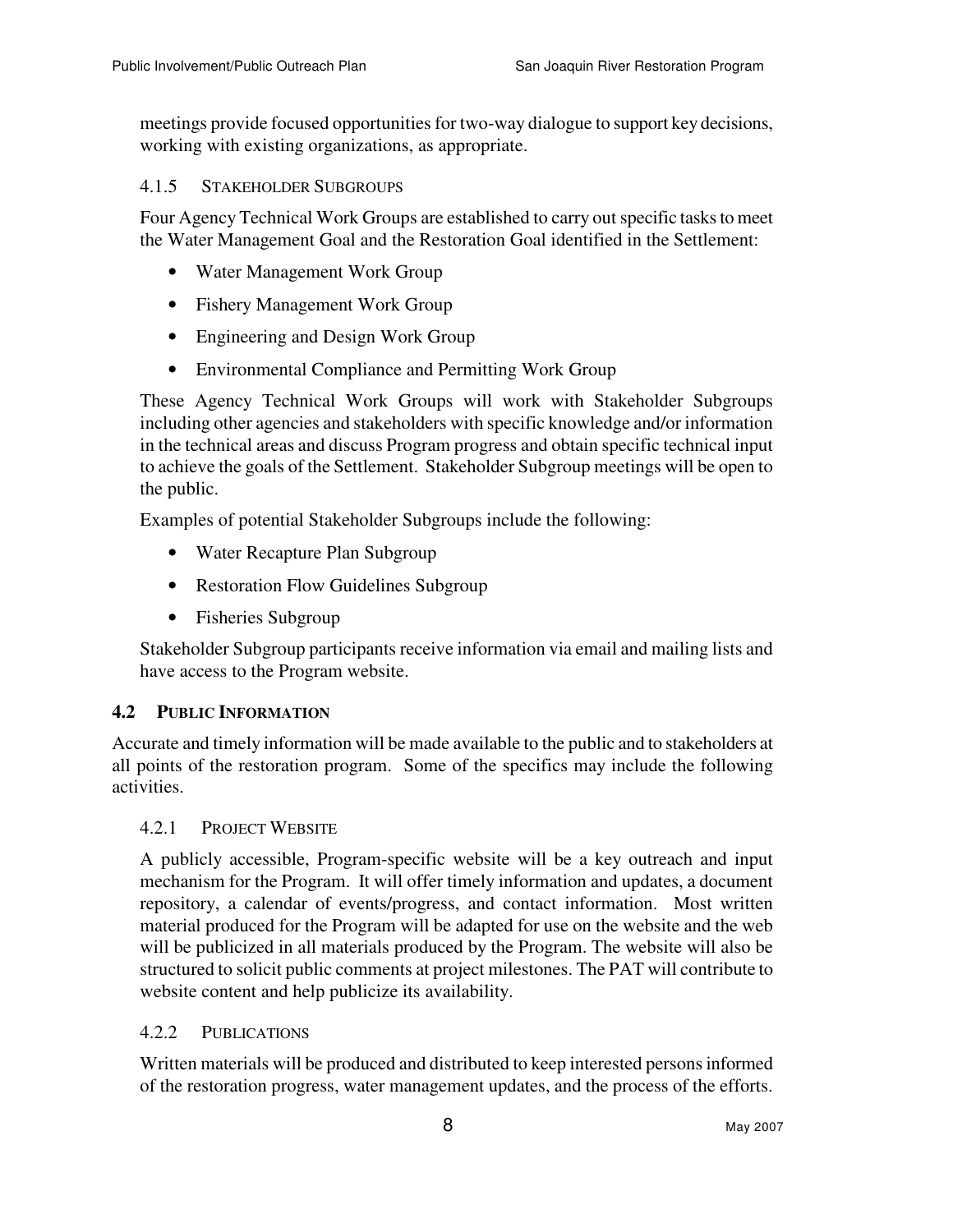Publications will be available in printed form and will be posted to the website. They will include:

- **Fact sheets** to provide general Program information as well as time- and stageappropriate updates. These will be distributed at workshops, briefings, presentations, events, tours, and will be available at key site locations once river construction begins.
- **Newsletters** will provide interested audiences with updates on progress related to both the river restoration and the water management goals. The newsletters, issued quarterly and delivered electronically as well as posted on the project web site, will include:
	- o Notices of public involvement activities, such as scoping meetings, workshops, presentations, tours and other
	- o An overview of the Program environmental review process
	- o A schedule of restoration activities on a phase-by-phase and reach-by-reach basis
	- o Contact information, including the website, and ways to submit comments

## 4.2.3 PARTNERSHIPS

The Restoration Program will look for public outreach partnering opportunities with organizations that have expertise in and existing programs related to the San Joaquin River specifically, as well as restoration efforts, and water issues in general. Examples of these types of organizations include, but are not limited to, the San Joaquin River Parkway and Conservation Trust, Resource Management Coalition and the Water Education Foundation.

### 4.2.4 SPEAKERS BUREAU

Restoration efforts are very likely to generate interest among community, agricultural, governmental, environmental, business and academic groups, particularly in the counties along the River and served by Friant Dam water. A Speaker's Bureau representing the five agencies will be established to handle speaking requests. A Speaker Request Form will be developed to guide the Program in selecting the most appropriate and available speaker and presentation. The form will be available in printed form and also will be available on the Program website. The speakers will have available a Power Point presentation, updated to reflect the progress of restoration efforts, and will be trained in delivering the presentation and answering questions.

Additionally, the Program will seek out opportunities to present at conferences hosted by organizations such as Salmon Federation and the American Fisheries Society.

### 4.2.5 MAILING/EMAILING DATABASE

In order to provide targeted information to individuals and groups, the Program will actively maintain a contact database. More and more people are relying on email for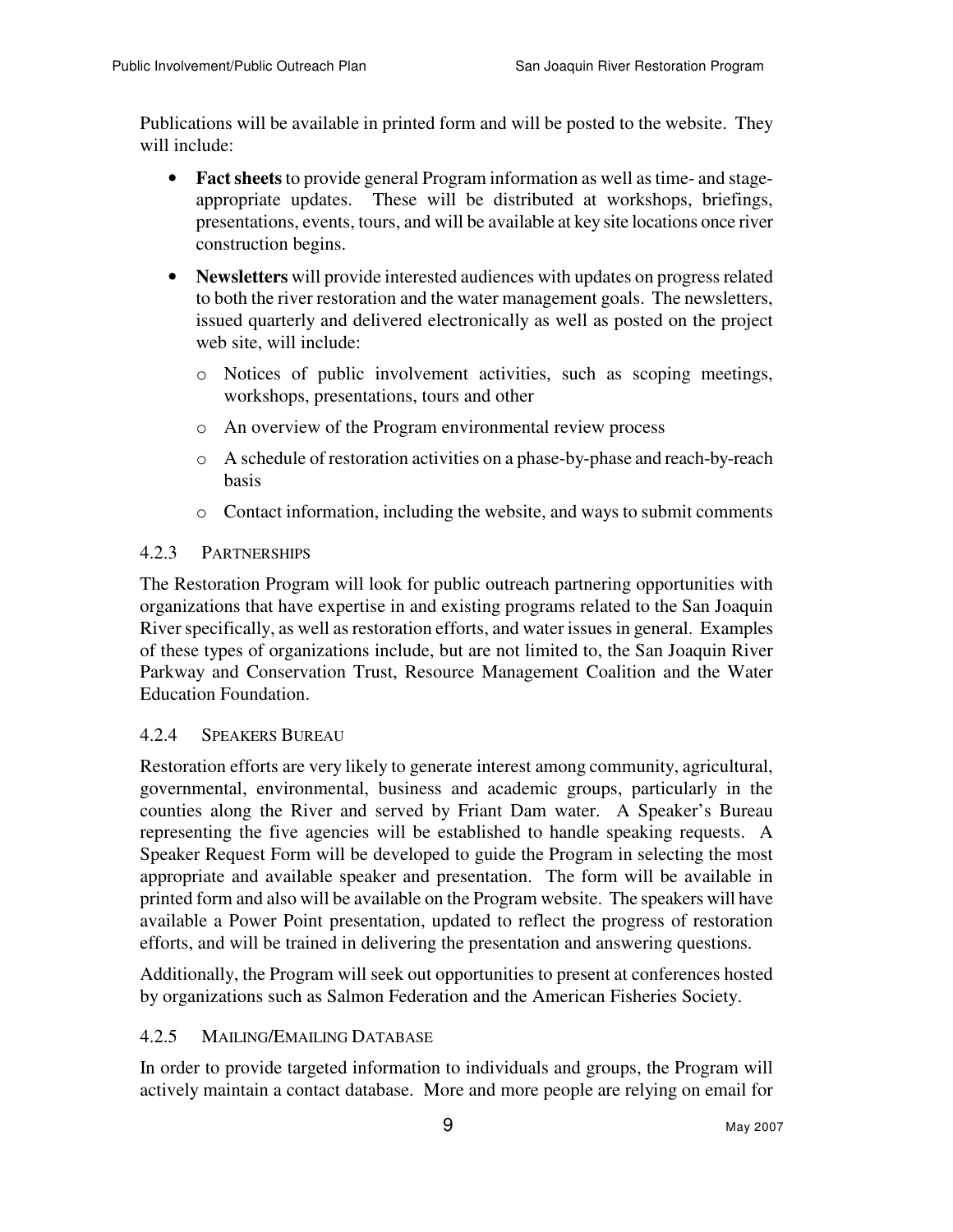communication and the Program make a particular effort at obtaining email as well as physical addresses. People will be able to submit contact information at meetings, on printed material, and on the website. Groups interested in having their members receive updates may provide their member information in database format for inclusion in the database.

### **4.3 LANDOWNER COORDINATION**

The San Joaquin River Restoration Program is unique in that it will involve access to, and in some cases construction on, property along all reaches in the 153-mile stretch from Friant Dam to the confluence of the Merced River. Long before any engineering and habitat activities take place, the Program will coordinate with land and facilities owners along the River. This effort is intended to clarify information about access needs while respecting the rights of the property owners. The coordination may take place in the form of electronic communications, small group meetings, phone calls to specific property owners, property owner access to a special section of the Program website, and other feedback mechanisms. The implementing agencies will emphasize developing partnerships with local organizations in conducting outreach to landowners.

## **4.4 MEDIA**

A project with the significance of the San Joaquin River Restoration Program will be of interest to national, state and regional media. Materials on the website will provide background information and media contacts. Additionally, the Program will take advantage of the following:

### 4.4.1 NEWS RELEASES

The Program will issue news releases at significant milestones and for public notification of meetings.

### 4.4.2 MEDIA BRIEFINGS

When restoration activities reach significant points, the Program will initiate media briefings with regional media to bring key program staff, technical experts and media together to provide updates.

#### 4.4.3 NEWSPAPER ADS

Newspaper ads will be placed in regional newspapers prior to official public scoping meetings.

### 4.4.4 MEDIA DATABASE

The Program will maintain a database of general regional, state, and specialized media, as well as organizational newsletters. Regional print and broadcast media and major California metropolitan media will be a conduit for reaching media in other states who monitor California media. Specialized media and newsletters will include publications such as: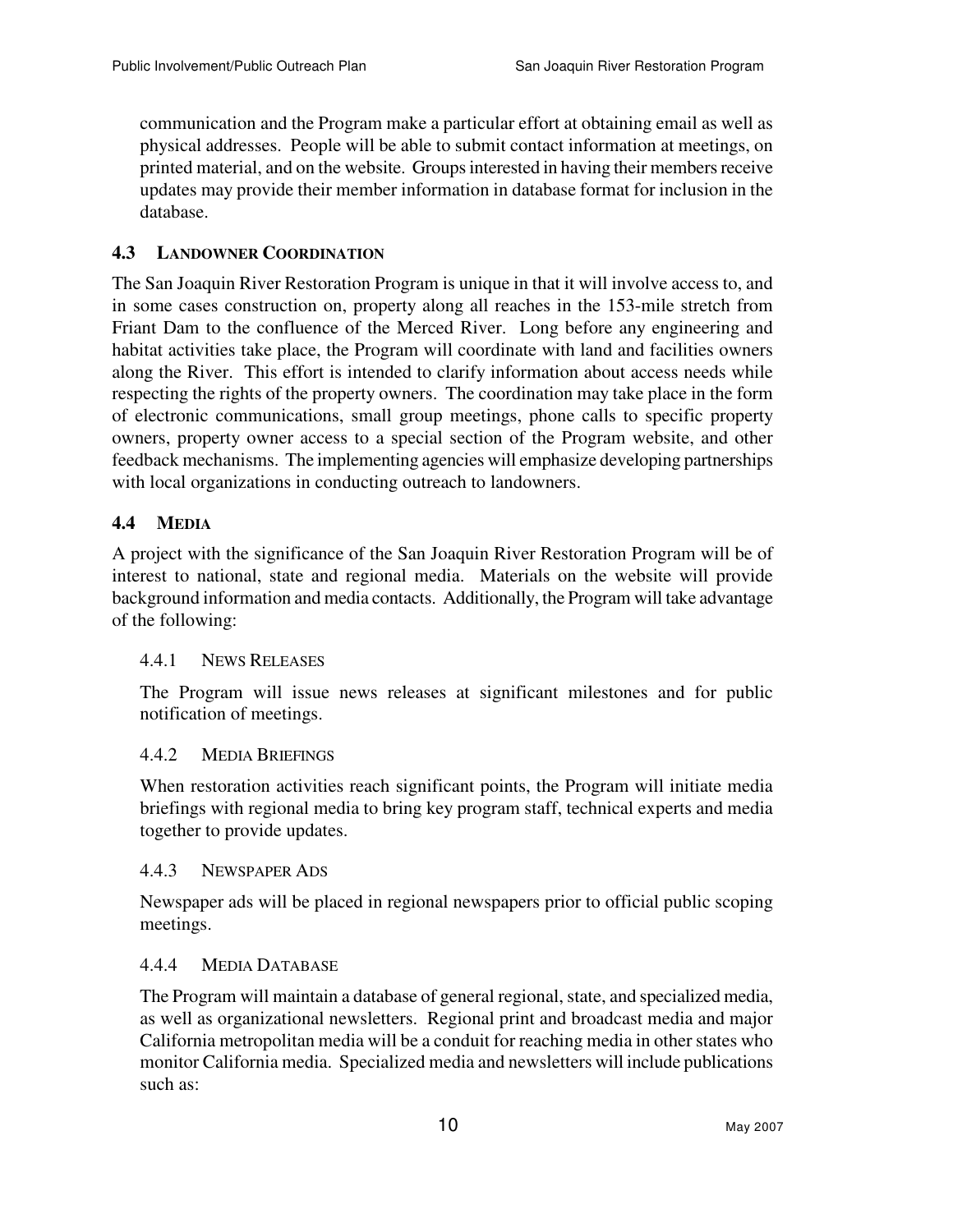- California Farm Bureau and county Farm Bureau publications
- Other farm and commodity group publications
- Water agency/organization publications
- Environmental and fisheries publications
- Public interest group publications
- Newsletters of affected parties and stakeholders
- Regional academic publications (e.g. CSU Fresno, UC Merced)

## **4.5 PUBLIC COMMENT AND RESPONSE MANAGEMENT**

The Public Involvement Plan seeks to actively solicit information, resources, feedback, and opinions on key Program decisions from agencies, entities that have facilities or properties around the Program area, stakeholders and the general public. The Plan also seeks to ensure consistent, coordinated public involvement and outreach by the implementing agencies. A database and protocols for managing comments and responses will be developed to help track all comments received, responses returned, and status of comments. A "Comment-Response" database will outline issues by category to help track all feedback received. The database will also track which entity or agency is responsible for resolving the comment and the status of the response. Implementing agency members of the Technical Work Groups and Public Affairs Team members will have access to the database to incorporate new feedback and to update the status field. A process for reporting back to commenting entities and/or public feedback reports will be developed per category to help track and move discussions forward.

# **5 PROJECT MILESTONES & PUBLIC INVOLVEMENT ACTIVITIES**

## **5.1 STAGE 1 – PLANNING AND PROGRAM EVALUATION**

The Settlement implementation strategy includes three stages. The first implementation stage focuses on formulating and evaluating reasonable alternatives and identifying significant data needs and analyses. Stage 1 includes the Programmatic NEPA/CEQA environmental review process, studies and consultations required for acquiring necessary program permits, and "feasibility-level" engineering, designs, and cost estimates of the Program alternatives, concluding in September 2009 with a Programmatic Environmental Impact Statement/Environmental Impact Report (PEIS/R) and a Record of Decision/Notice of Determination.

Public involvement activities for Stages 2 and 3 will be developed as details pertaining to key milestones are identified.

The following table describes the public involvement actions associated with the Program milestones described in Stage 1 implementation.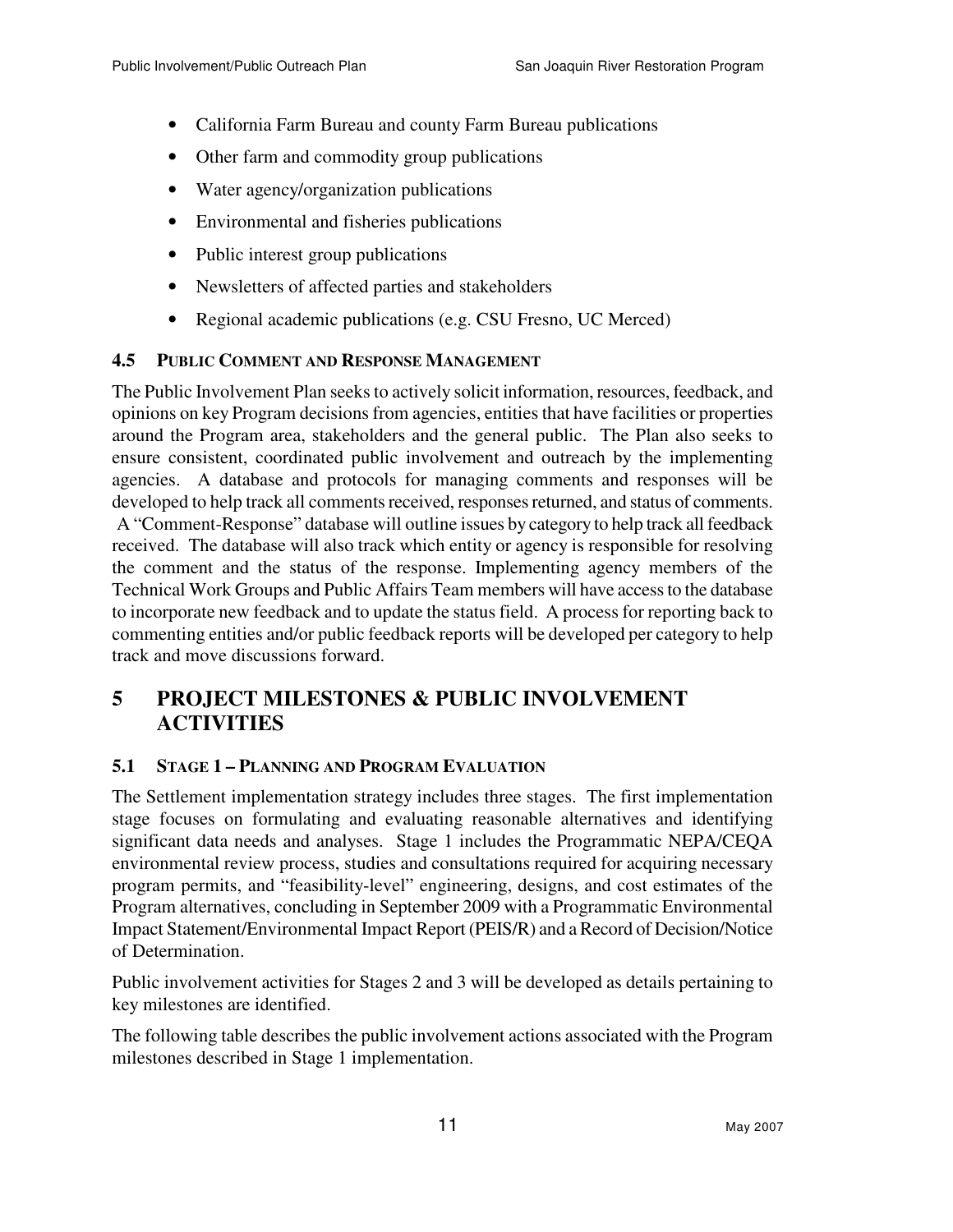| 2007                    | <b>Program Milestones</b>                     | <b>Public Involvement Plan Actions</b>                       |
|-------------------------|-----------------------------------------------|--------------------------------------------------------------|
|                         |                                               |                                                              |
| <b>April-June</b>       | Final Program                                 | • Finalize Public Involvement Plan                           |
|                         | <b>Management Plan</b>                        | • Initial Public Outreach, Briefings, and<br>Information     |
|                         |                                               | • Convene Stakeholder Subgroups                              |
| <b>July-September</b>   | <b>Scoping Report</b>                         | • Ongoing Public Outreach, Briefings,<br>and Information     |
|                         |                                               | • Ongoing Subgroup Meetings                                  |
|                         |                                               | • Public Scoping Meetings on Options                         |
|                         |                                               | • Reach-by-Reach Meetings                                    |
| <b>October-December</b> |                                               | • Ongoing Public Outreach, Briefings,<br>and Information     |
|                         |                                               | • Ongoing Subgroup Meetings                                  |
| 2008                    | <b>Program Milestones</b>                     | <b>Public Involvement Plan Actions</b>                       |
| <b>January-March</b>    |                                               | • Ongoing Public Outreach, Briefings,<br>and Information     |
|                         |                                               | • Ongoing Subgroup Meetings                                  |
|                         |                                               | • Public<br>Scoping<br>Meetings<br>on<br><b>Alternatives</b> |
|                         |                                               | • Reach-by-Reach Meetings                                    |
| <b>April-June</b>       | Stage 1 Program<br><b>Alternatives Report</b> | • Ongoing Public Outreach, Briefings,<br>and Information     |
|                         |                                               | • Ongoing Subgroup Meetings                                  |
|                         |                                               | Scoping<br>• Public<br>Meetings<br>on<br>Alternatives        |
|                         |                                               | • Reach-by-Reach Meetings                                    |
| <b>July-September</b>   |                                               | • Ongoing Public Outreach, Briefings,<br>and Information     |
|                         |                                               | <b>Ongoing Subgroup Meetings</b>                             |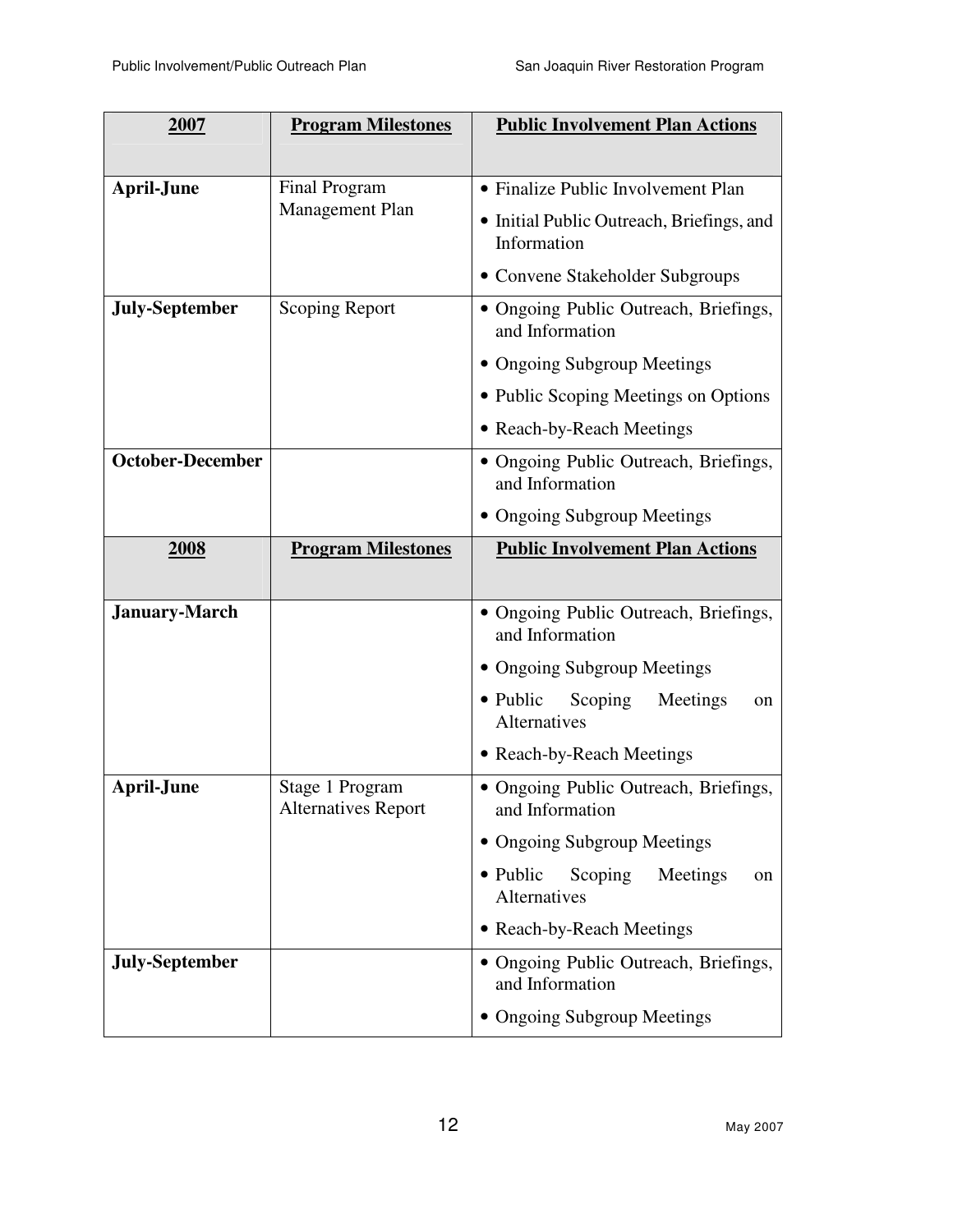| <b>October-December</b> |                                             | • Ongoing Public Outreach, Briefings,<br>and Information |
|-------------------------|---------------------------------------------|----------------------------------------------------------|
|                         |                                             | • Ongoing Subgroup Meetings                              |
| 2009                    | <b>Program Milestones</b>                   | <b>Public Involvement Plan Actions</b>                   |
| <b>January-March</b>    | Draft PEIS/R                                | • Ongoing Public Outreach, Briefings,<br>and Information |
|                         |                                             | • Ongoing Subgroup Meetings                              |
|                         |                                             | • Public Meetings on Draft PEIS/R                        |
|                         |                                             | • Reach-by-Reach Meetings                                |
| <b>April-June</b>       |                                             | • Ongoing Public Outreach, Briefings,<br>and Information |
|                         |                                             | • Ongoing Subgroup Meetings                              |
| <b>July-September</b>   | Record of<br>Decision/Notice of<br>Decision | • Ongoing Public Outreach, Briefings,<br>and Information |
|                         |                                             | • Ongoing Subgroup Meetings                              |
|                         |                                             | • Public Meetings on ROD/NOD                             |
|                         |                                             | • Reach-by-Reach Meetings                                |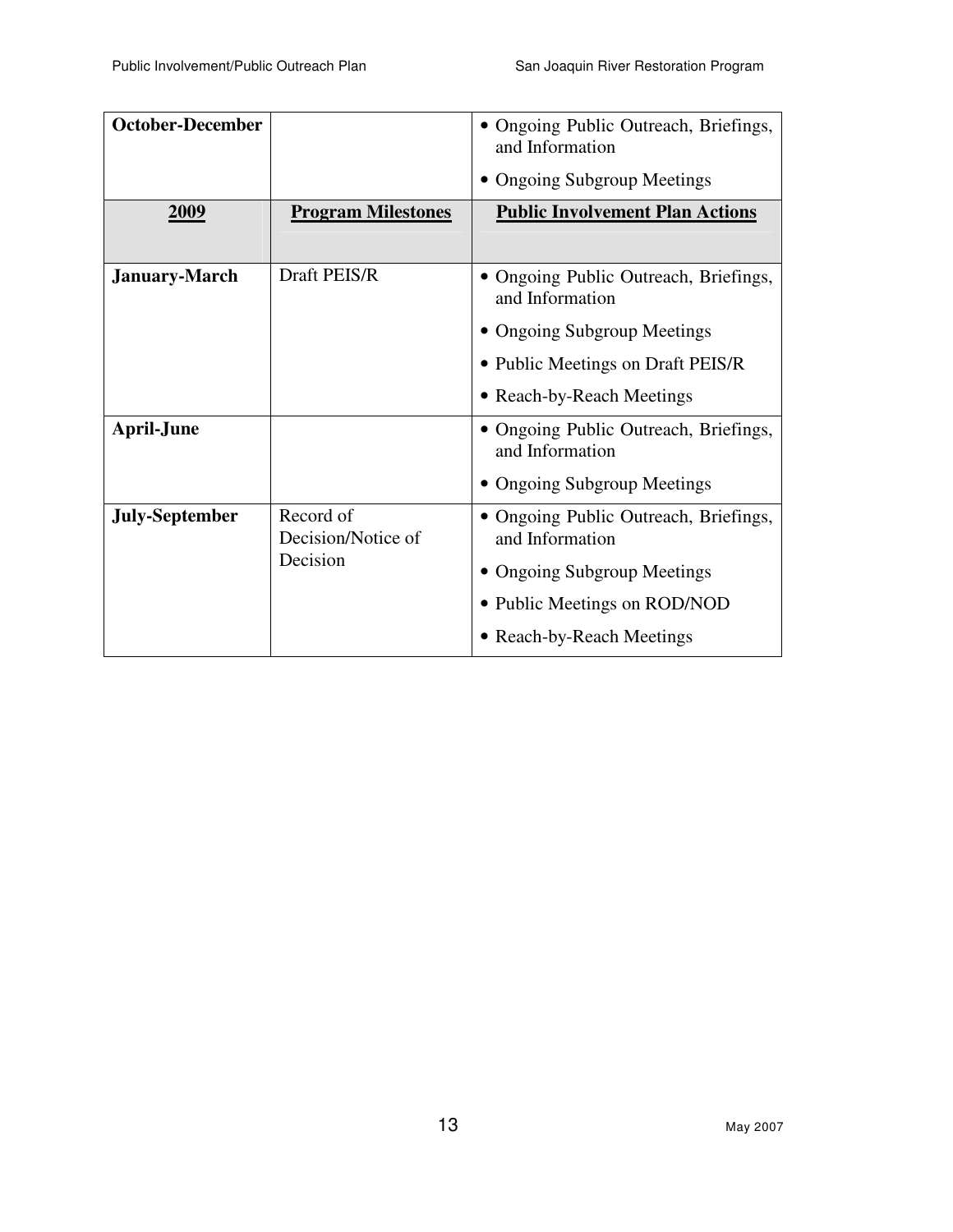# **APPENDIX A: PARTIES TO THE SETTLEMENT, SIGNATORIES TO SETTLING PARTIES AND STATE OF CALIFORNIA MEMORANDUM OF UNDERSTANDING, AND SIGNATORIES TO THE THIRD PARTY MEMORANDUM OF UNDERSTANDING**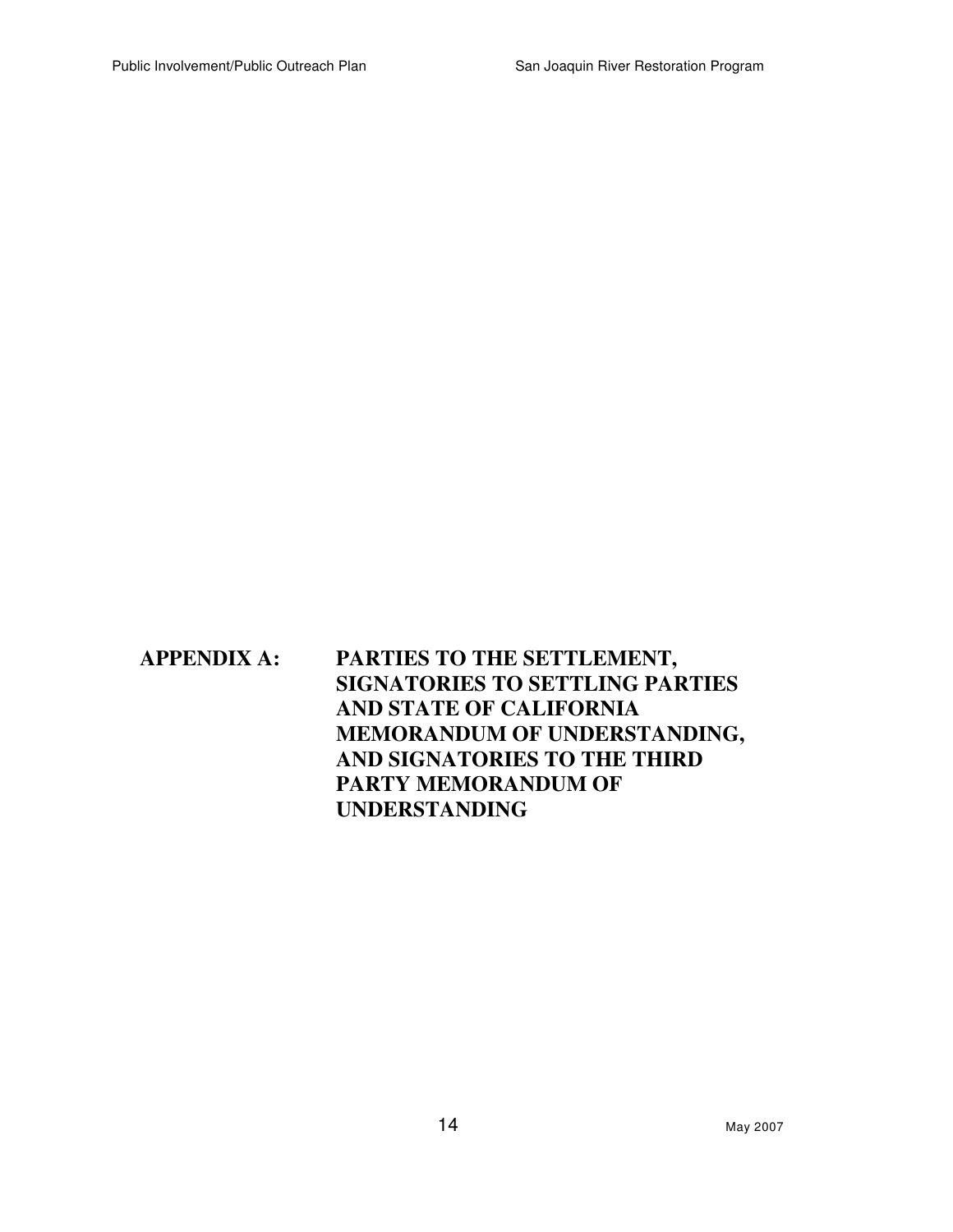### **PARTIES TO THE SAN JOAQUIN RIVER SETTLEMENT**

Agencies and organizations that are parties to the settlement in the San Joaquin River litigation known as Natural Resources Defense Council, et. al. v. Rodgers, et. al.:

#### **PLAINTIFFS**

Natural Resources Defense Council, The Bay Institute of San Francisco, Trout Unlimited of California, California Sportfishing Protection Alliance, California Trout, Friends of the River, Nor-Cal Fishing Guides and Sportsmen's Association, Pacific Coast Federation of Fishermen's Associations, San Joaquin Raptor Rescue Center, Sierra Club, Stanislaus Audubon Society Inc., United Anglers of California, California Striped Bass Association, and National Audubon Society.

#### **FEDERAL DEFENDANTS**

U.S. Department of the Interior (Bureau of Reclamation and U.S. Fish and Wildlife Service), U.S. Department of Commerce (National Marine Fisheries Service). (*Rodgers in the litigation's formal title refers to the current Mid-Pacific Regional Director of the Bureau of Reclamation, Kirk Rodgers.*)

#### **FRIANT PARTIES**

Arvin-Edison Water Storage District, Chowchilla Water District, Delano-Earlimart Irrigation District, Exeter Irrigation District, Friant Water Users Authority, Ivanhoe Irrigation District, Lindmore Irrigation District, Lindsay-Strathmore Irrigation District, Lower Tule River Irrigation District, Madera Irrigation District, Orange Cove Irrigation District, Porterville Irrigation District, Saucelito Irrigation District, Shafter-Wasco Irrigation District, Southern San Joaquin Municipal Utility District, Stone Corral Irrigation District, Teapot Dome Water District, Terra Bella Irrigation District and Tulare Irrigation District.

#### **OTHER FRIANT DIVISION LONG-TERM CONTRACTORS**

In addition to the Friant agencies named above, the parties below have water service contracts with the U.S. Bureau of Reclamation for Friant Division water supplies but are not parties to the litigation. The Settlement will apply to these agencies: City of Fresno, City of Orange Cove, City of Lindsay, County of Madera, Fresno County Waterworks District No.18, Fresno Irrigation District, Garfield Water District, Gravelly Ford Water District, International Water District and Lewis Creek Water District.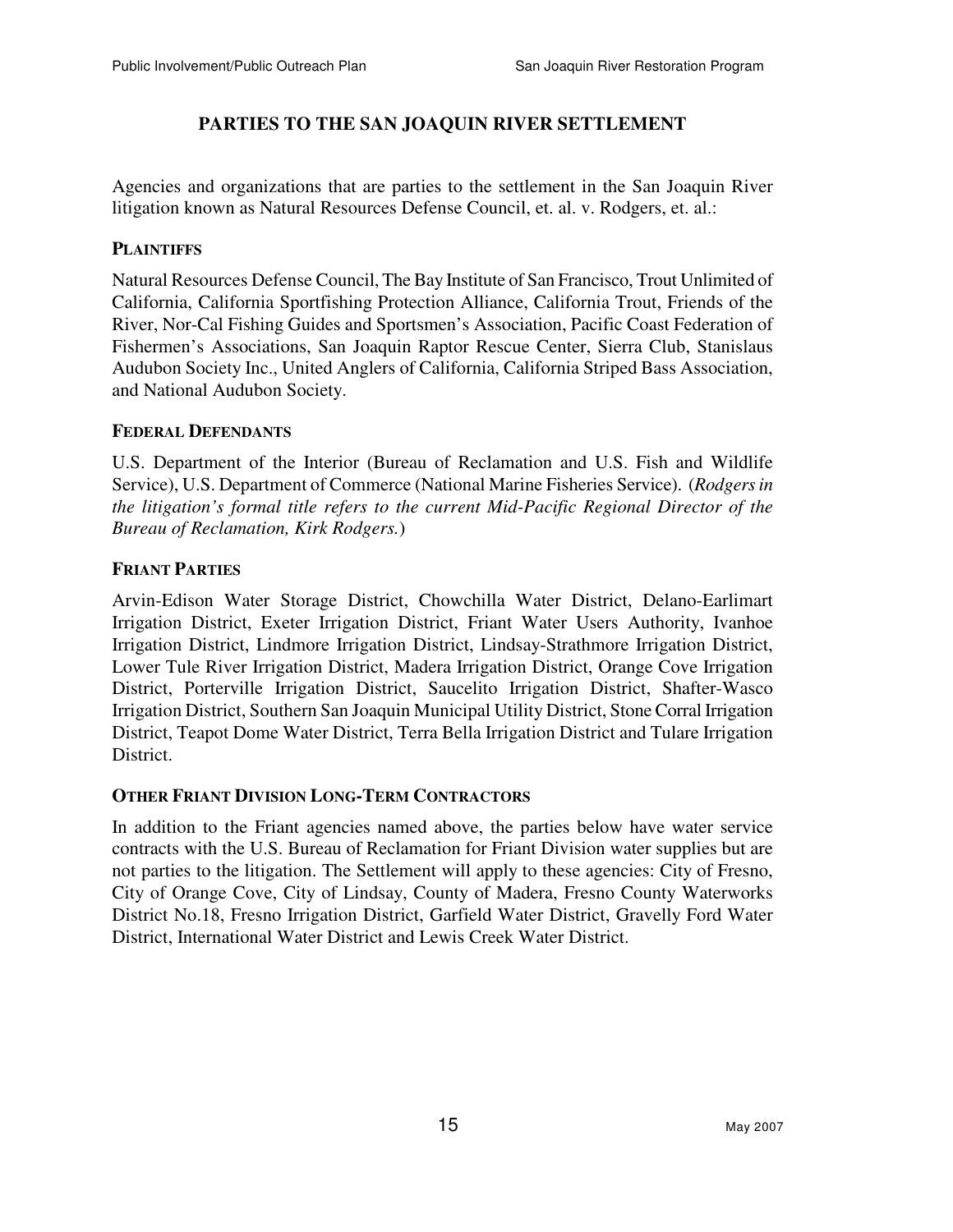### **SIGNATORIES TO SETTLING PARTIES AND STATE OF CALIFORNIA MEMORANDUM OF UNDERSTANDING**

The agencies and organizations that are parties to the settlement in the San Joaquin River litigation known as Natural Resources Defense Council, et. al. v. Rodgers, et. al. (listed in attachment above) and the State of California are signatories to an MOU filed September 13, 2006.

#### **SETTLING PARTIES AND STATE OF CALIFORNIA MOU SIGNATORIES**

U.S. Department of the Interior (Bureau of Reclamation and U.S. Fish and Wildlife Service), U.S. Department of Commerce (National Marine Fisheries Service), Natural Resources Defense Council on behalf of itself and all other plaintiffs, Friant Water Users Authority, California Resources Agency, California Department of Water Resources, California Department of Fish and Game, California Environmental Protection Agency